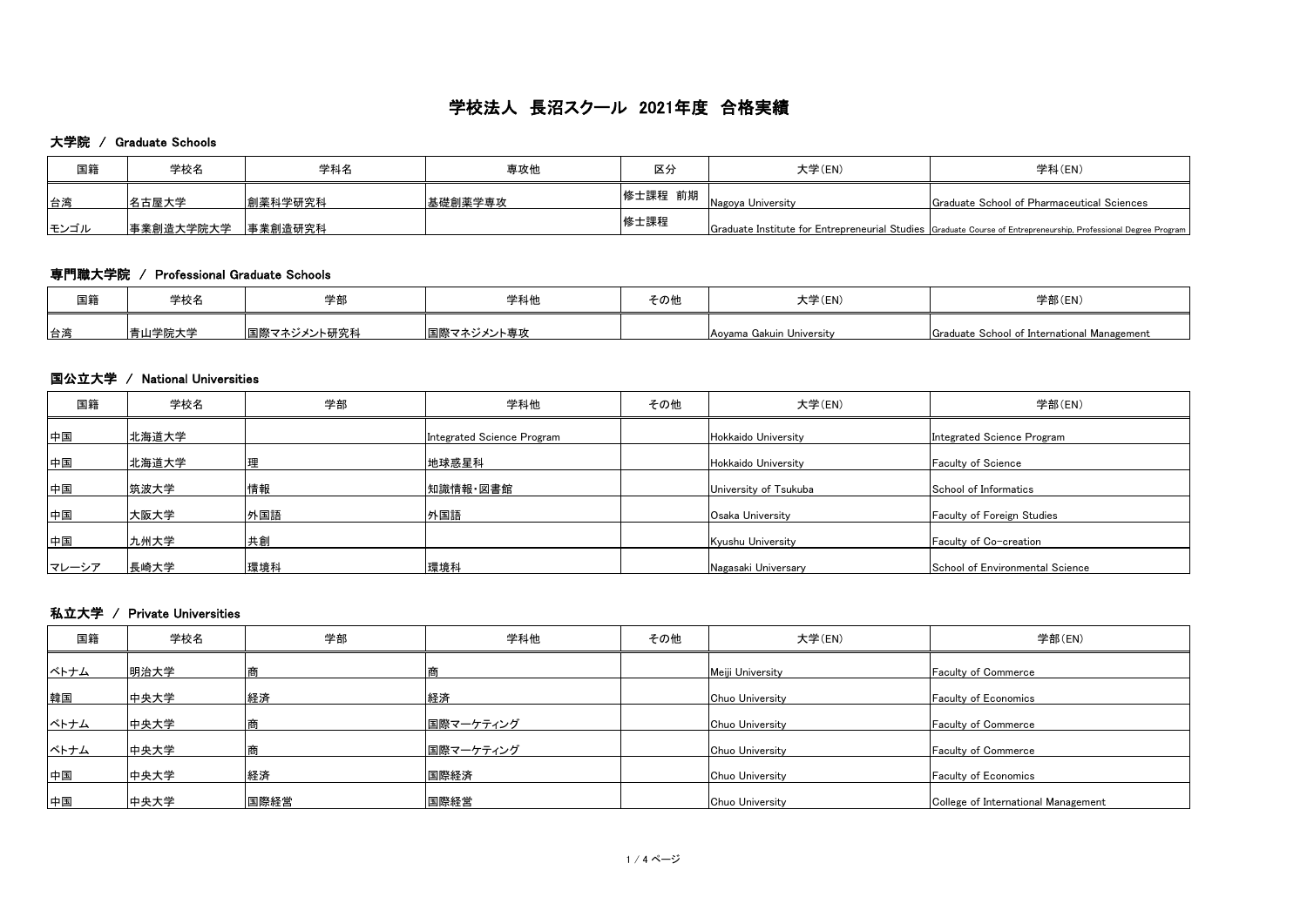| 国籍     | 学校名       | 学部                     | 学科他                 | その他   | 大学(EN)                           | 学部(EN)                                             |
|--------|-----------|------------------------|---------------------|-------|----------------------------------|----------------------------------------------------|
| 回中     | 法政大学      | グローバル経済学・社会科学インスティテュート |                     |       | Hosei University                 | Institute for Global Economics and Social Sciences |
| 中国     | 青山学院大学    | 理工                     | 情報テクノロジー            |       | Aoyama Gakuin University         | <b>Faculty of Science and Technology</b>           |
| 中国     | 明治学院大学    | 法                      | <u>消費情報環境法</u>      |       | Meiji Gakuin University          | <b>Faculty of Law</b>                              |
| 台湾     | 立命館大学     | 経営                     | 経営                  |       | Ritsumeikan University           | <b>Faculty of Business Administration</b>          |
| モンゴル   | フェリス女学院大学 | 国際交流                   | 国際交流                |       | <b>Ferris University</b>         | <b>Faculty of International Relations</b>          |
| 中国(香港) | 東洋大学      | 国際観光                   | 国際観光                |       | <b>Toyo University</b>           | <b>Faculty of International Tourism Management</b> |
| 中国     | 東洋大学      | 理工                     | <u>  都市環境デザイン</u>   |       | <b>Toyo University</b>           | <b>Faculty of Science and Engineering</b>          |
| 中国     | 東洋大学      | 文                      | 国際文化コミュニケーション       | 指定校推薦 | <b>Toyo University</b>           | <b>Faculty of Letters</b>                          |
| 台湾     | 東洋大学      | 国際観光                   | 国際観光                |       | <b>Toyo University</b>           | <b>Faculty of International Tourism Management</b> |
| 中国     | 東洋大学      | 社会                     | 国際社会                | 指定校推薦 | <b>Toyo University</b>           | Faculty of Sociology                               |
| 中国     | 日本大学      | 理工                     | 精密機械工               |       | Nihon University                 | <b>Faculty of Science and Technology</b>           |
| 国中     | 日本大学      | 理工                     | 土木工                 |       | Nihon University                 | <b>Faculty of Science and Technology</b>           |
| 中国     | 日本大学      | 理工                     | │物質応用化              |       | Nihon University                 | <b>Faculty of Science and Technology</b>           |
| モンゴル   | 恵泉女学園大学   | 人文                     | <u> 英語コミュニケーション</u> |       | Keisen University                | <b>Faculty of Humanities</b>                       |
| マレーシア  | 東京農業大学    | 生物産業                   | 北方圏農                |       | Tokyo University of Agriculture  | <b>Faculty of Bioindustry</b>                      |
| 中国     | 多摩美術大学    | 美術                     | 環境デザイン              |       | Tama Art University              | <b>Faculty of Fine Arts</b>                        |
| 国中     | 京都精華大学    | デザイン                   | 建築                  |       | Kyoto Seika University           | <b>Faculty of Design</b>                           |
| 中国     | 東海大学      | 文                      | <u>日本文</u>          |       | Tokai University                 | <b>Faculty of Humanities</b>                       |
| 中国     | 東海大学      | 理                      | 数                   |       | Tokai University                 | <b>Faculty of Science</b>                          |
| 中国     | 東海大学      | 情報理工                   | 情報メディア              |       | <b>Tokai University</b>          | Faculty of Science and Technology Information      |
| 中国     | 東海大学      | 建築都市                   | <u>建築</u>           |       | Tokai University                 | School of Architecture and Urban Planning          |
| 中国     | 東海大学      | 情報理工                   | 情報科                 |       | Tokai University                 | Faculty of Science and Technology Information      |
| ベトナム   | 日本経済大学    | 経営                     | 経営                  |       | Nihon Economics University       | <b>Faculty of Business Administration</b>          |
| 中国     | 柏奈川工科大学   |                        | 応用化学                |       | Kanagawa Institute of Technology | <b>Faculty of Engineering</b>                      |
| ネパール   | 武蔵野大学     | グローバル                  | グローバルビジネス           |       | Musashino University             | <b>Faculty of Global Studies</b>                   |
| ネパール   | 武蔵野大学     | グローバル                  | <u> グローバルビジネス </u>  |       | Musashino University             | <b>Faculty of Global Studies</b>                   |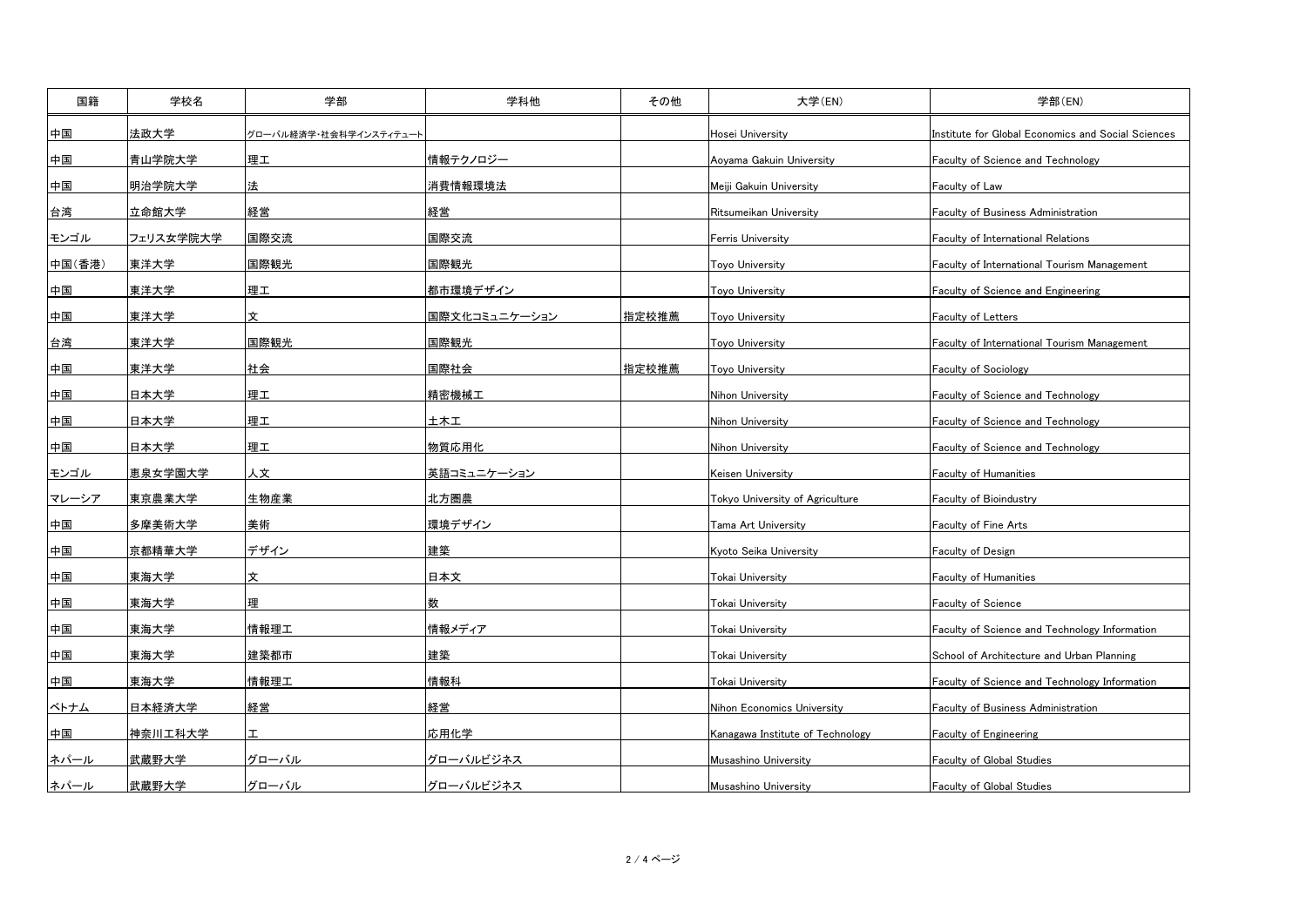| 国籍   | 学校名       | 学部     | 学科他    | その他 | 大学(EN)                                                                   | 学部(EN)                                              |
|------|-----------|--------|--------|-----|--------------------------------------------------------------------------|-----------------------------------------------------|
| 中国   | 山梨学院大学    | 経営     | 経営     |     | Yamanashi Gakuin University                                              | <b>Faculty of Business Administration</b>           |
| モンゴル | 中央学院大学    | 商      |        |     | Chuogakuin University                                                    | <b>Faculty of Commerce</b>                          |
| 中国   | 高千穂大学     | 人間科    | 人間科    |     | <b>Takachiho University</b>                                              | <b>Faculty of Human Sciences</b>                    |
| ベトナム | 高千穂大学     | 経営     | 経営     |     | Takachiho University                                                     | <b>Faculty of Business Administration</b>           |
| ベトナム | 西武文理大学    | サービス経営 | サービス経営 | 推薦  | Seibu University of Humanitarian                                         | <b>Faculty of Service and Management</b>            |
| 中国   | 聖学院大学     | 政治経済   | 政治経済   |     | Seigakuin University                                                     | <b>Faculty of Political Science &amp; Economics</b> |
| 中国   | 聖学院大学     | 人文     | 日本文化   |     | Seigakuin University                                                     | <b>Faculty of Humanities</b>                        |
| 中国   | 聖学院大学     | 政治経済   | 政治経済   |     | Seigakuin University                                                     | <b>Faculty of Political Science &amp; Economics</b> |
| ベトナム | 北京語言大学東京校 | 中国語    | 国際経済貿易 |     | Beijing Language and Cuulture University, Tokyo College Chinese language |                                                     |
| 中国   | 青森大学      | 総合経営   | 経営     |     | Aomori University                                                        | <b>Faculty of Comprehensive Management</b>          |

## 短期大学 / Short-term university

| 国籍   | 学校名                  | 学部 | 学科他  | その他 | 大学(EN)                                                                                           | 学部(EN) |
|------|----------------------|----|------|-----|--------------------------------------------------------------------------------------------------|--------|
| キンゴル | <b>、川県立産業技術短期大学校</b> |    | 制御技術 |     | Kanagawa Prefectural Junior College for Industrial Technology  Department of Control Engineering |        |

#### 専門学校 / Vocational colleges

| 国籍     | 学校名               | 学科名          | その他   | 学校名(EN)                                   |
|--------|-------------------|--------------|-------|-------------------------------------------|
| 韓国     | ESPエンタテイメント東京     | 音楽芸能スタッフ     |       | <b>ESP College of Entertainment Tokyo</b> |
| 中国(香港) | HAL東京 昼間部2年制      | ゲーム          | 推薦    | HAL Tokyo                                 |
| 中国(香港) | アニメ・アーティスト・アカデミー  | デジタルアニメーション  |       | Anime Artist Academy College              |
| ベトナム   | グレッグ外語専門学校        | 困際ビジネス       | 推薦    | Gregg International College               |
| モンゴル   | 横浜システム工学院専門学校     | IT・ゲームソフト    |       | Yokohama System Engineering College       |
| ベトナム   | 中野スクールオブビジネス      | 英語ビジネス科      |       | Nakano School of Business                 |
|        | ニュージーランド 辻製菓専門学校  | 製菓技術マネジメント学科 |       | <b>TSUJI</b> Institute of Patisserie      |
| 中国(香港) | 東京アニメーションカレッジ専門学校 | マンガイラスト      |       | Tokyo Animation College                   |
| 台湾     | 東京製菓学校            | 第1部洋菓子本科     | 指定校推薦 | ECOLE DE PATISSERIE DE TOKIO              |